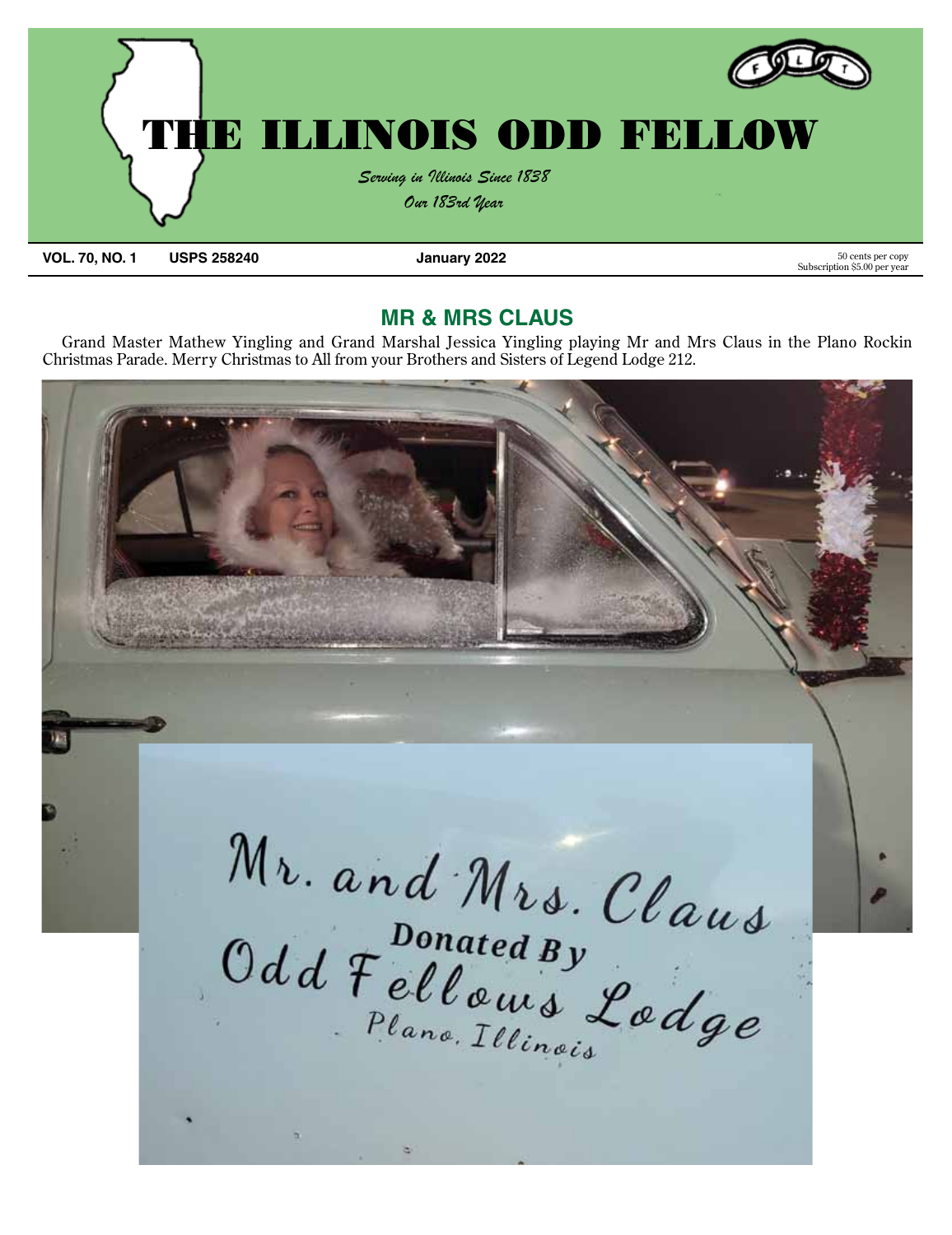### ILLINOIS ODD FELLOW

(USPS 258240) is published monthly by the Grand Lodge of Illinois, Independent Order of Odd Fellows, 845 Wyatt Avenue, Lincoln, IL 62656-0248.

#### SEND NEWS TO:

Grand Lodge of Illinois Editor Illinois Odd Fellow Paper 845 Wyatt Avenue, PO Box 248 Lincoln, IL 62656-0248 Phone: 217-735-2561 Fax: 217-735-2562 E-mail: grandeditor@frontier.com

> **Directors** Executive Committee Grand Lodge of Illinois P.O. Box 248 Lincoln, IL 62656-0248 Web Site: www.ioof-il.org

Second-class postage paid at Lincoln, Illinois and additional mailing offices.

**POSTMASTER:** Send address changes to the **GRAND LODGE OF ILLINOIS I.O.O.F.,** P.O. Box 248, Lincoln, Illinois 62656-0248.

Contributions of current news and articles pertaining to the welfare of the Independent Order of Odd Fellows fraternity solicited.

This publication is mailed by the first of the month, publication and contributions must reach the editor by the 10th of the preceding month.

WE DO NOT HOLD OURSELVES RESPON-SIBLE for any news or opinions expressed by the communications of our correspondents, and RESERVE the RIGHT to publish NEWS that WE feel constructive to our Order.



Member of I.O.O.F. International **Press Association**

*"Promoting Odd Fellowship Through Positive Communication"*

### **ODD FELLOW - REBEKAH HOME**

201 Lafayette Ave., Mattoon, Illinois 61938



## **JANUARY BIRTHDAYS**

| Fengel, Irma        | Jan 06, 1929 |
|---------------------|--------------|
| Webb, Lourdine      | Jan 07, 1929 |
| Skinner, Rita       | Jan 10, 1934 |
| Graves, Frances     | Jan 20, 1934 |
| Clodfelder, Larayne | Jan 26, 1937 |
| Phillips, Margaret  | Jan 27, 1939 |
| Englund, Carol      | Jan 30, 1939 |
| Walker, Lila        | Jan 20, 1943 |
|                     |              |

### **NEWS FROM THE HOME**

Hello from the home!

I hope everyone is having a blessed and Happy New Year!

We are recouping from the hustle and bustle of the Holiday Season. I hope everyone has had a wonderful Christmas and New Year's! We would like to take this opportunity to thank our Board of Directors and the Odd Fellow-Rebekah's for giving us the funds to purchase each resident in our facility a personal gift. Our Residents are so excited to receive these. We are so fortunate to have such a wonderful organization to do these generous acts of kindness.

Our Holiday seasons are little different with the Covid precautions. We at least have been fortunate enough to allow Families and Friends in to visit. This is such a blessing, especially this time of year when holidays can be a lonely time.

We made sure we decorated our facility to express the Holiday joy! Our residents even assisted in helping decorate a few of the trees. We put 6 trees up this year! We also held a memorial service for those Resident's who passed this year. We made homemade ornaments, as we do every year to send to the families to let them know we still remember their loved ones. We spread our Holiday Joy by taking Brenda's homemade cookies to the area Doctors offices and Hospital, as well as other community service personnel.

We look forward to the New Year and all the possibilities it holds. We hope and pray you all remain safe and well.

*Penny R. Shinholster Community Relations Coordinator Activity Director*

### **HAPPY BIRTHDAY THOMAS WILDEY JANUARY 15 1782**

*F O U N D E R O F T H E INDEPENDENT ORDER OF ODD FELLOWS IN THE UNITED STATES APRIL 26, 1819*

Born in London, England, at the age of five was orphaned and went to live with this uncle. With nine years of schooling, he became an apprentice coach-spring maker. At the age of 21 he was initiated into an Odd Fellow Lodge in London and advanced through the chairs within 3 years. His intense interest in Odd Fellowship prompted him to spread the teachings of the Odd Fellows to other parts of the city. He married in 1817. He and his young bride sailed to the United States. In 1833 he retired from his work so that he could devote more time to the Order. The enthusiasm, persistence, courage, commitment wisdom and counsel of this great human being endowed him to hold many important offices in the Independent Order of Odd Fellows. We must remember that the United States had just emerged from a war with Great Britain, therefore there was an air of hostility toward Englishmen.

On April 26, 1819 Wildey and four men who responded to the advertisement formed the Independent Order of Odd Fellows in North America, dedicating the Order to achieve philanthropic goals. Other Englishmen who were Odd Fellows had grouped in the states along the Eastern Seaboard, and Wildey gathered them all into the newly formed fraternity. He traveled widely to set up lodges in the most recently settled parts of the country.

Today in this chaotic world in which we live we are indebted to Thomas Wildey for his sacrifices and labor in promoting the principles of our Order. He died on October 19, 1861 in Baltimore, Maryland. No man can become an Odd Fellow without becoming a better man.

#### **SEVEN STARS TAVERN**

The "Seven Stars Tavern" was located in Baltimore, a short distance from the waterfront, on the south side of Second Street between Frederick Street and Market Space. It was at this tavern ran by William Lupton that five Englishmen met and solemnly instituted and opened a lodge which they named "Washington Lodge of Odd Fellows". The Tavern was destroyed in the Great Baltimore fire of 1904. Today on the former site of the Tavern is located the University of Baltimore.

#### **OUR BASIC CREED**

**Genuine Friendship**, which hears all things, believes all things, hopes all things, endures all things is the first step toward progress and personal enrichment, and the teachings of Temperance, Prudence and Justice.

**Love**, is the basis for all life's ambitions, service to humanity, and more family oriented.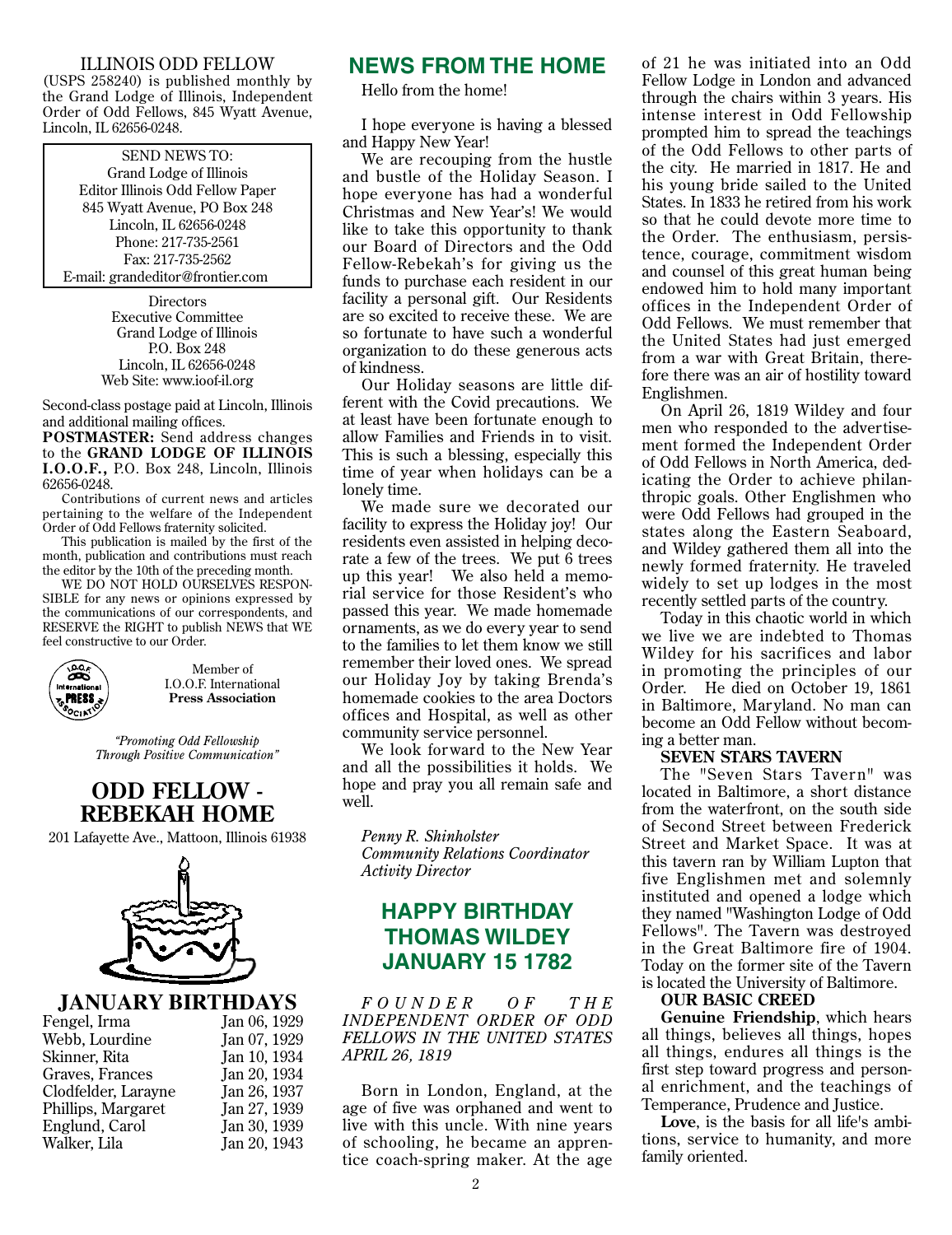economic stability, equality under law, freedom of enterprise, the highest of ethical standards, and lasting peace, the ultimate goal of fraternity.

under the **Fatherhood of God** is imperative to the sur vival of the world, and can be accomplished only through the practice of fellowship and understanding among all peoples and nations.

### **GRAND MASTER'S MESSAGE**



HAPPY NEW YEAR in Friendship, Love and Truth!!!

By the time you are reading this we will have moved into yet another year. Hopefully between vaccinations, antibodies, and natural immunity we are closer to putting this horrible scourge upon our lives behind us.

I hope your Christmas' brought your families and lodges together to enjoy in each other's company.

We closed the year with happiness and sorrow. I have had many great meetings and discussions with individual members about the things that they feel important for the order. I traveled to Bushnell lodge for the annual Rabbit Supper and of course bought the Grand Master cake for a bargain price of \$300. There was a moment in time that the Deputy Grand Master Steve Pigg was fairly convinced he was going to own it but at the last second, I entered the "winning" bid! Great conversations were had about our future and there were several members in attendance including the Deputy Sovereign Grand Master, Michelle L. Heckart of Iowa!

Unfortunately in an effort to spare the health of our membership I had to make the difficult decision to postpone the annual Christmas celebration at the

**Truth**, the imperial virtue promotes home in Mattoon. There are many of **Universal Brotherhood of Man** route. We will be looking into holding our members and residents who may Christmas and Happy New Year. As be celebrating their first big Christmas part of your New Year Resolution I in two years and with the ever looming threat of Covid we took the cautious of the works you hope to accomplish. an exec board meeting there in the President Della De Johnston's procoming months and hopefully a facility tour as well!

> Randy Barnes' passing was sad to these Sisters have done for us. We did hear just as all of the other brothers have 12 lodges in our district, and now and sisters that have gone before him. have only 6. We must work hard to He is however, finally reunited with keep lodges going, so that the work his wife whom he missed dearly. Our of these Sisters shall not have been in thoughts and prayers are also with vain." She goes on to tell of two Sisters Janis Klockenga from the Grand Lodge she added to the deceased list, one who Office who is also suffering a personal was to be a page for her. The other loss in her family.

> bit later in January and we have a lot to ous year. (I miss laughing with Della discuss. It is our sincerest hope that we De.) have great news to share with all of you soon!

> Masters are likely traveling to their ings before cell phones, facebook, lodges for Installation of of ficers. and emails, was a time to connect, to Please travel safely and let me know share the joys of the order. This meetif you have any questions as you head ing started at 11a.m., supper break out. We have some really great mem-then reconvened at 7.15 p.m. ending bers and officers out there that want around 9 p.m. Then traveling home! nothing but the best. We, the Gramd These Sisters and Brothers were not Lodge officers continue to pledge open worried what they might miss on T.V. lines of communication with all who (no recording programs) they wanted reach out. WE WORK FOR YOU!!!

Regional Meetings and hopefully to see to put some time into growing it again. the initiation of plenty of new and energetic members!

nal and grow the order!

*Fraternally yours in F,L&T,*

*Bro. Mathew R Yingling Grand Master* **ASSEMBLY PRESIDENT**



I hope everyone had a great would hope you put your Lodge as part

The news of Past Grand Master I could not help but think of all that The Executive Board is meeting a her Certificate of Perfection the previ-The following is from District #16 gram from 1978. "As I type this long list of Past Presidents of our District, gave the unwritten work and received

All of our District Deputy Grand of the times when going to these meet- I am now looking forward to travel-fellowship. We all need to remember to ing in the coming months to all of the Honor those that grew this order and As an order we are planning meetings or attending them. Stop and think time to share, to learn, and to enjoy the

Until next time, stay safe, stay frater-Washington Lodge #1 - 1818. Honor Honor Thomas Wildey, born January 15, 1782 he founded your Brothers and Sisters in your Lodge for the work they do. A strong state lodge starts with strong local lodges.

Honor, Respect, Promote

*In F.L. & T. Susan Schove, Assembly President*

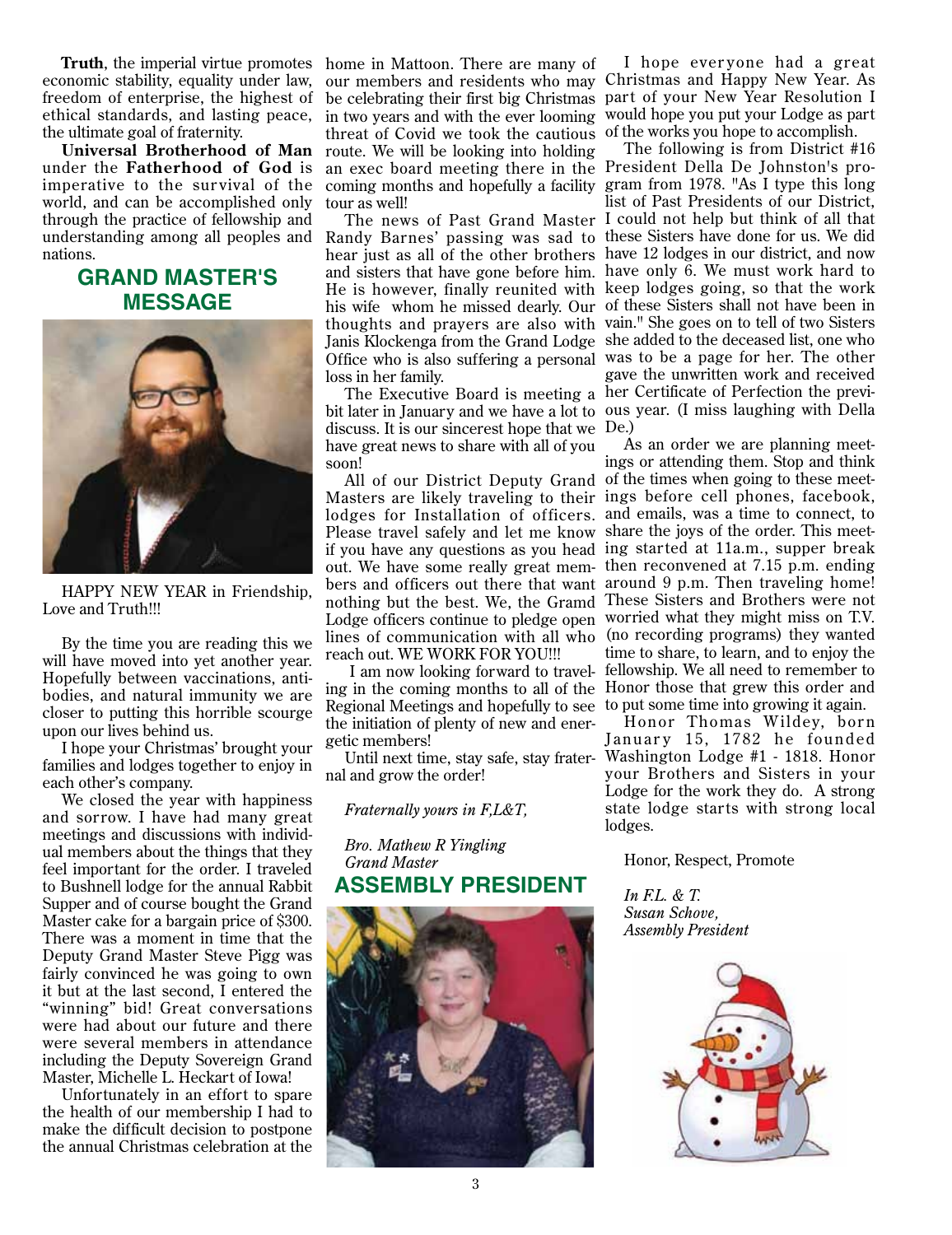### **MT ZION ODD FELLOWS #300 PRESENT 50 YEAR JEWEL**



NG Jay Woodrum presented Paul Shearer with his 50 year pin and his lifetime membership card at the Mt Zion Lodge #300 meeting on December 6th meeting. Paul joined the Odd Fellows in 1967 however the presentation had been delayed. Brother Paul passed along pearls of wisdom to members about life and brotherhood. 48 year member Dennis White was also present to celebrate the presentation and brotherhood.

## **MT ZION #300 DONATES TO FOOD PANTRY**



The Mt Zion Food pantry supports local families with food supplies when needed. They continue to be there when our area families need them and the Odd Fellows want to help. On December 4th, 2021, the Mt Zion Odd Fellows donated \$1,000 to the Food Pantry. Mt Zion Odd Fellows Noble Grand Jay Woodrum presented the donation to Earleen Hartich, Director of the Food Pantry and Aaron Ridenour a Food Pantry volunteer.

## **GUARDIAN LODGE #60 CELEBRATES 4 YEAR REBIRTH**



We as a lodge have come a long way since this day. From our 1st meeting in a garage. To meeting at the VFW to meeting In a basement. We have reached our 1st goal of having our own building to call home.

Happy anniversary to all of our members. 4 years ago today we were issued our new charter.

### **MEMORIAL SERVICE AT GRAND LODGE**



Pictured above from left to right: Sisters Mary Key, Gail Ann Byers, Audrey Jones, Donna Grable, Mary Welburn as they take part in the Memorial Services for Sisters and Brothers who have departed this earthly life since the last session.



 $Mr$  & M r s . Claus Jessica & Mat Yingling entertaining visitors.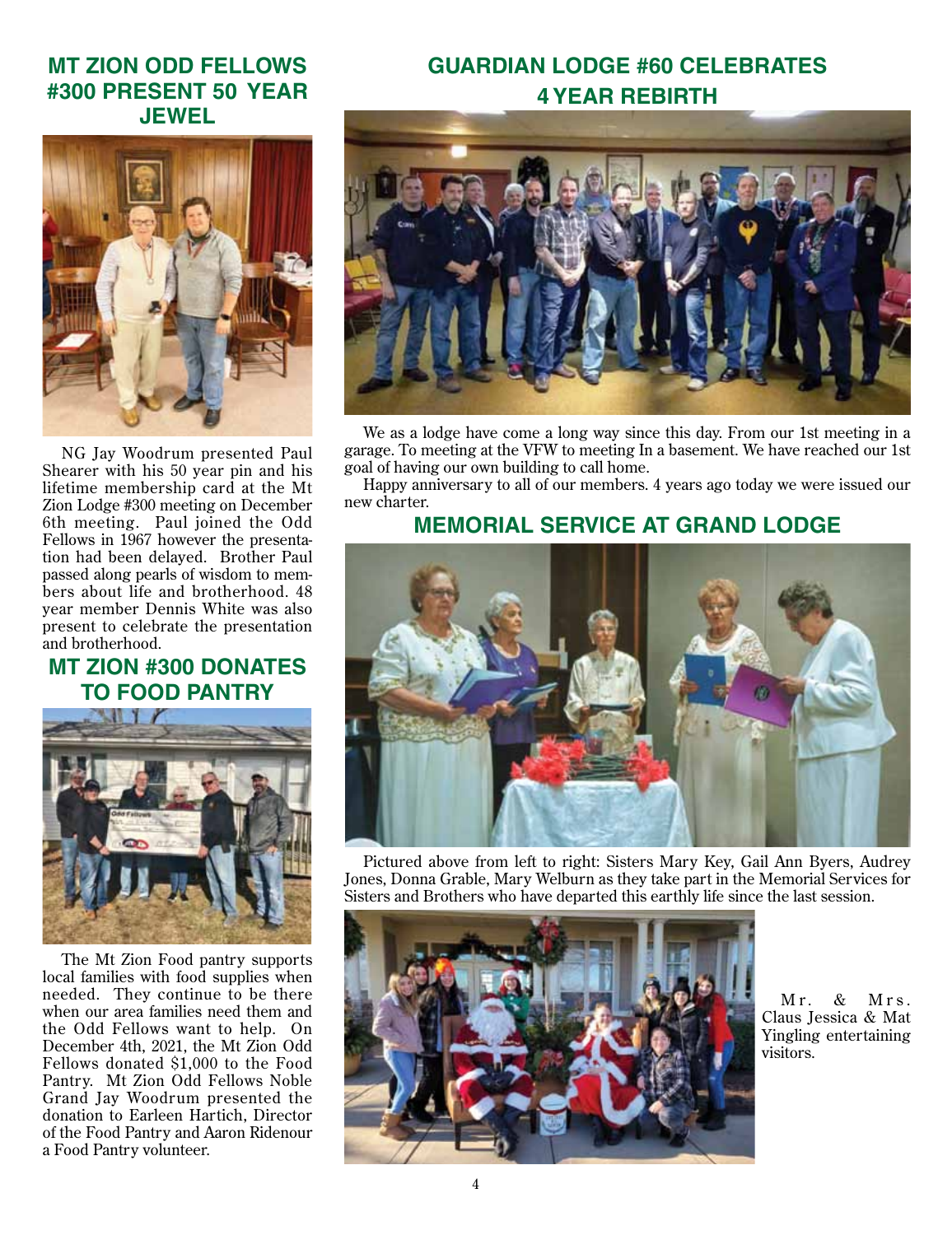### **SYCAMORE ANGELS REBEKAH LODGE #106 SUPPORTS COMMUNITY CHRISTMAS FOR THE CHILDREN**



Sycamore Angels Rebekah Lodge # 106 does many events throughout the year , breast cancer awareness 5K, autism awareness 5K, meat raffles to benefit those less fortunate in our community, food drives benefiting our local food pantries, many festivals serving our homemade funnel cakes to raise funds etc… Nothing is more gratifying, or makes a bigger impact in our community than purchasing Christmas gifts for the foster children of DeKalb County! A few of our members grew up in foster care, so we hold this contribution from our lodge very close to our hearts. On November 29th this year our lodge, in conjunction with the Sycamore Odd Fellows Lodge and with the blessing of a grant we received from the Illinois Odd Fellows Children's Home Board, we were able to grant the Christmas wishes of 90 DeKalb County foster children, also contribute gifts to the teens at Safe Passage, a local safe haven for families who are victims of domestic violence, we also contributed to an

adopt a grandparent event, donating little goodie bags that we had made when covid first started, that we were unable to distribute, restricted from visiting the nursing home because of the virus. They are finally being distributed just in time for the Holiday! It has been a difficult couple of years for our lodge, Covid has prevented so many events and meetings, but this year the Christmas Star shines bright with hard work and determination of our members striving to continue to make a difference in our community even during the most difficult times! Where there's a will there's a way, and with our watch words of friendship, love and truth to guide us we will prevail. Merry Christmas from Sycamore Angels Rebekah Lodge & Sycamore Odd Fellows Lodge #105.

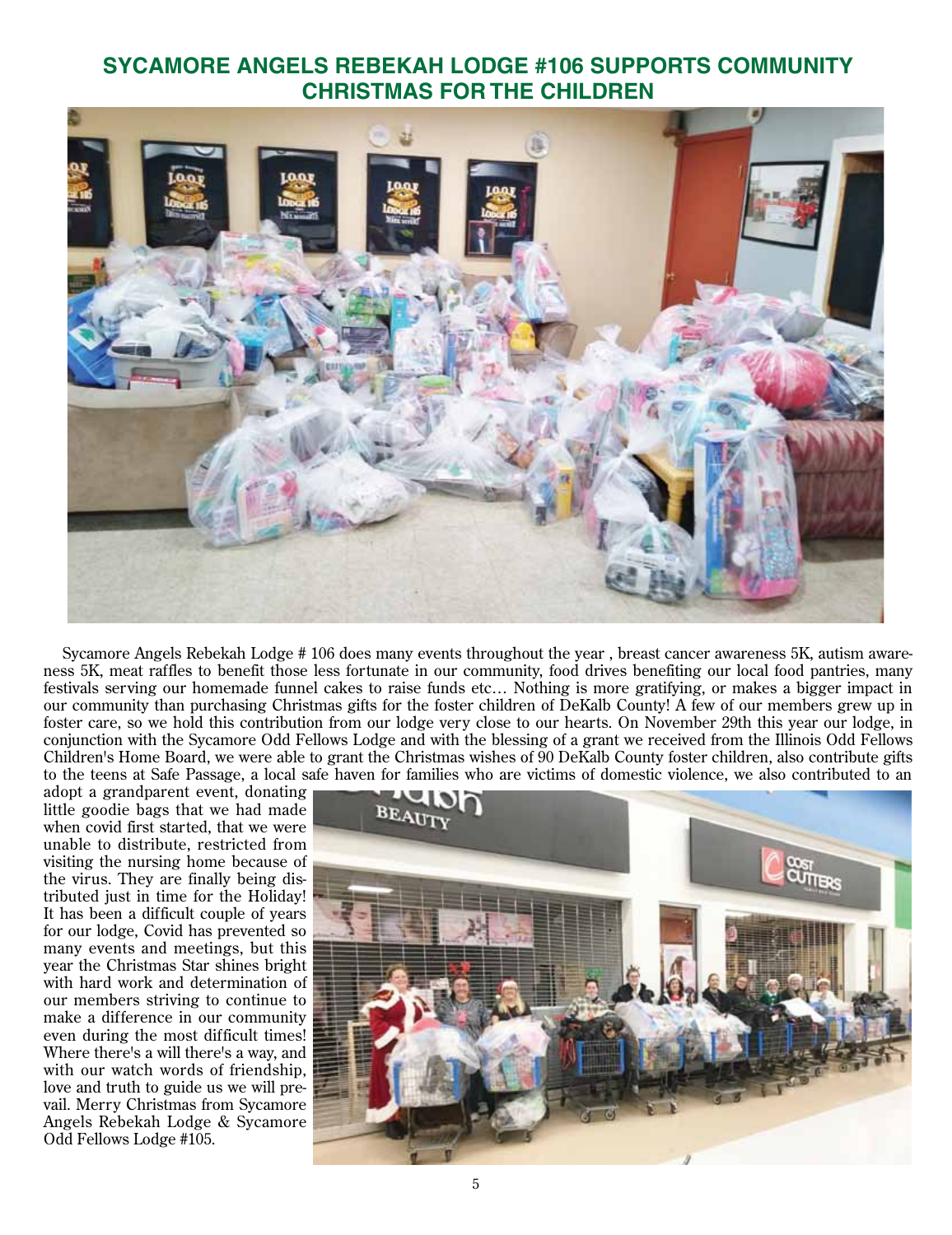### **SKIT HONORS PRESIDENT AT BANQUET**



Pictured above is Sister Nannette Johnson, PRA, PPRA being read her rights by Sister Audrey Jones, Bailiff, after being arrested for Stealing the Limelight the past two years. She was escorted into the court room in handcuffs and led in at the end of a rope. She was found "Guilty" and received a life sentence to the work of Rebekah-Oddfellowship.

### **HALLOWEEN**



Pictured Above are the members of Pride of the West Rebekah Lodge #544, Troy, preparing Trick or Treat Bags for Halloween. Left to right are Patricia Bryant, Mary Key, Gail Ann Byers, Mary Welburn, Shirley Allers, Mary Lou Bruce, Marlene Kolbe, and Audrey Jones. The pictured below is the decorated window at the Lodge Hall.



### **BUSHNELL #322 ANNUAL RABBIT SUPPER**



Grand Master Mathew Yingling ended up spending \$300.00 on the Grand Masters Cake at the annual supper. Mat asked them to cut the cake and service it he wasn't taking it home. He won in the cake auction a small round cake that is pictured with the baker. Mat's wife said is that the cake the cost you \$300.00.



(l-r) Terry Lester Grand Warden, Mat Yingling Grand Master, Steve Pigg Deputy Grand Master, Jim Bott Grand Representative



Mr. & Mrs. Claus, Jessica and Mathew Yingling

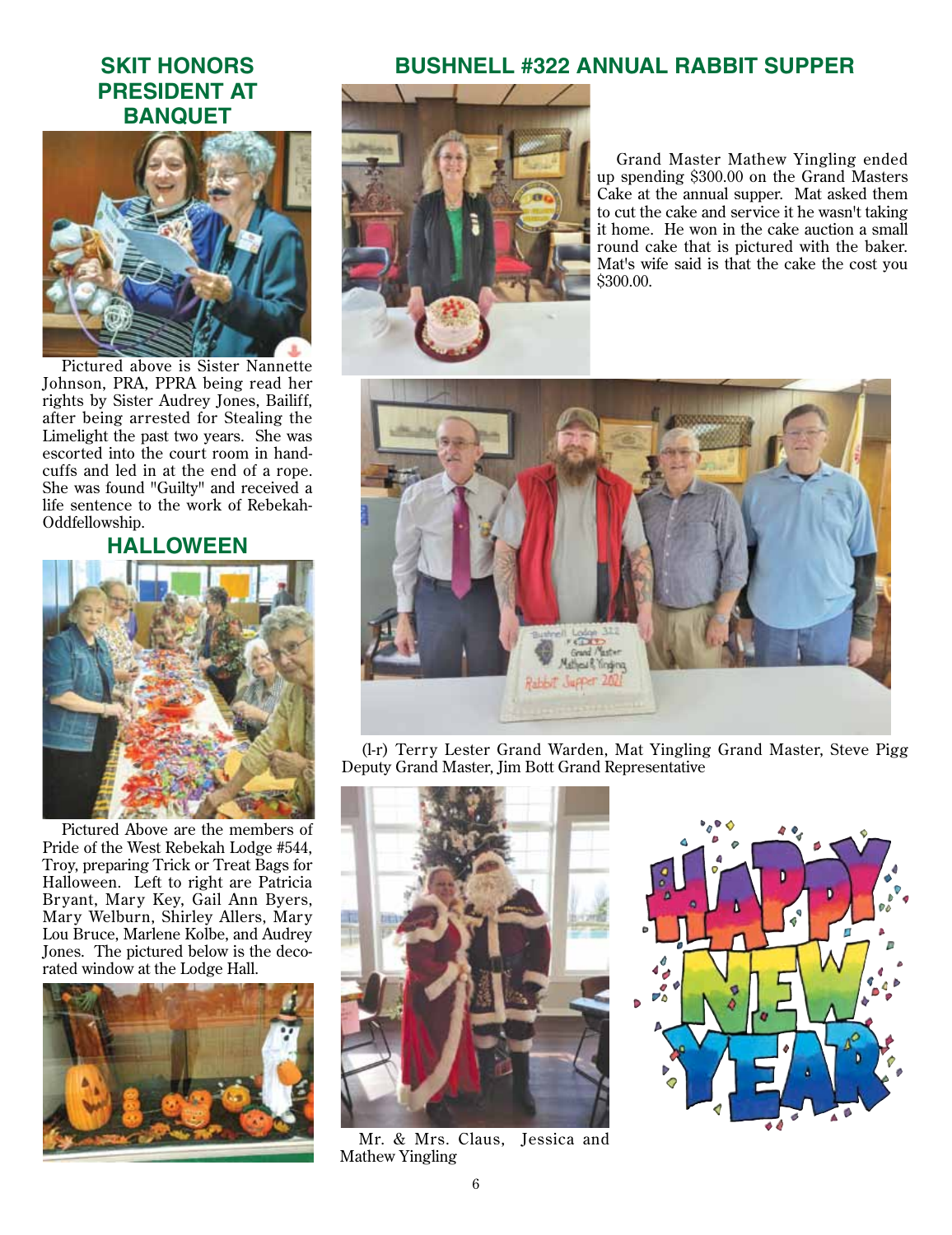### **Ben Hur Lodge 870**



Ben Hur Lodge 870 had a great turnout in December for their In-Between The Holiday Party & Toy Drive for Ronald McDonald House Charities.

## **MEET THE PGM's AT GRAND LODGE**



Back Row L-R: Jim Bott, PGM, GR, Dan Davis, PGM, PGP, Eric Smith, PGM, GR

Front Row L-R: Gene Curfman, PGM, PGP, RIchard Herring, PGM, GS, Terry Barrett, PGM, SGS.